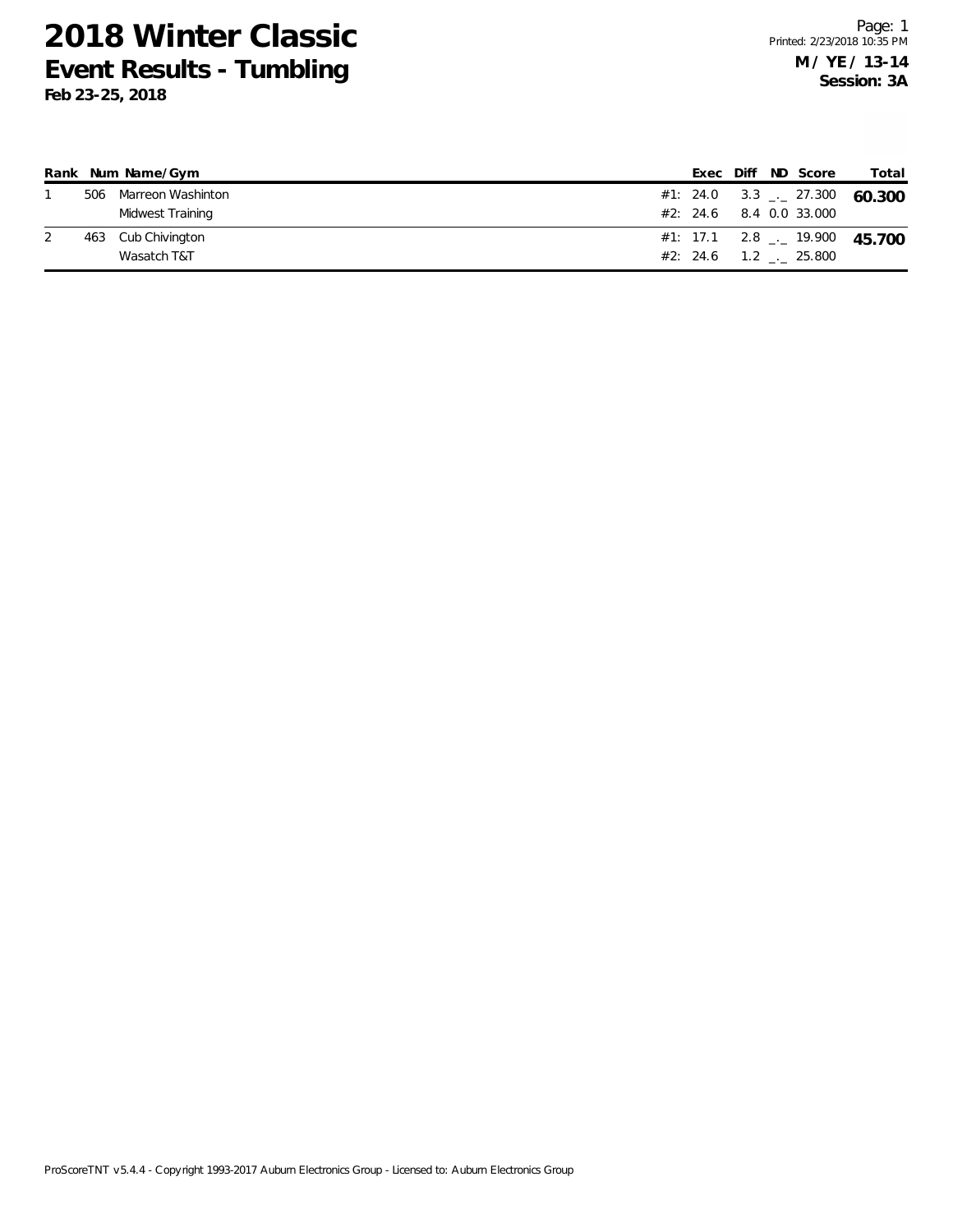|   |     | Rank Num Name/Gym           |          |  | Exec Diff ND Score         | Total  |
|---|-----|-----------------------------|----------|--|----------------------------|--------|
|   | 511 | Savanna Cecil               |          |  | $#1: 27.0 4.1 -0.2 30.900$ | 61.200 |
|   |     | Premier Athletics Knoxville | #2: 26.7 |  | $3.8 - 0.2$ 30.300         |        |
| 2 | 436 | Shelby Nobuhara             |          |  | #1: 27.9 3.6 0.0 31.500    | 61.100 |
|   |     | High Altitude               | #2: 25.5 |  | 4.1 0.0 29.600             |        |
| 3 | 453 | Shelby Noonan               | #1: 26.1 |  | 3.3 0.0 29.400             | 54.600 |
|   |     | Midwest Training            | #2: 23.4 |  | 1.8 0.0 25.200             |        |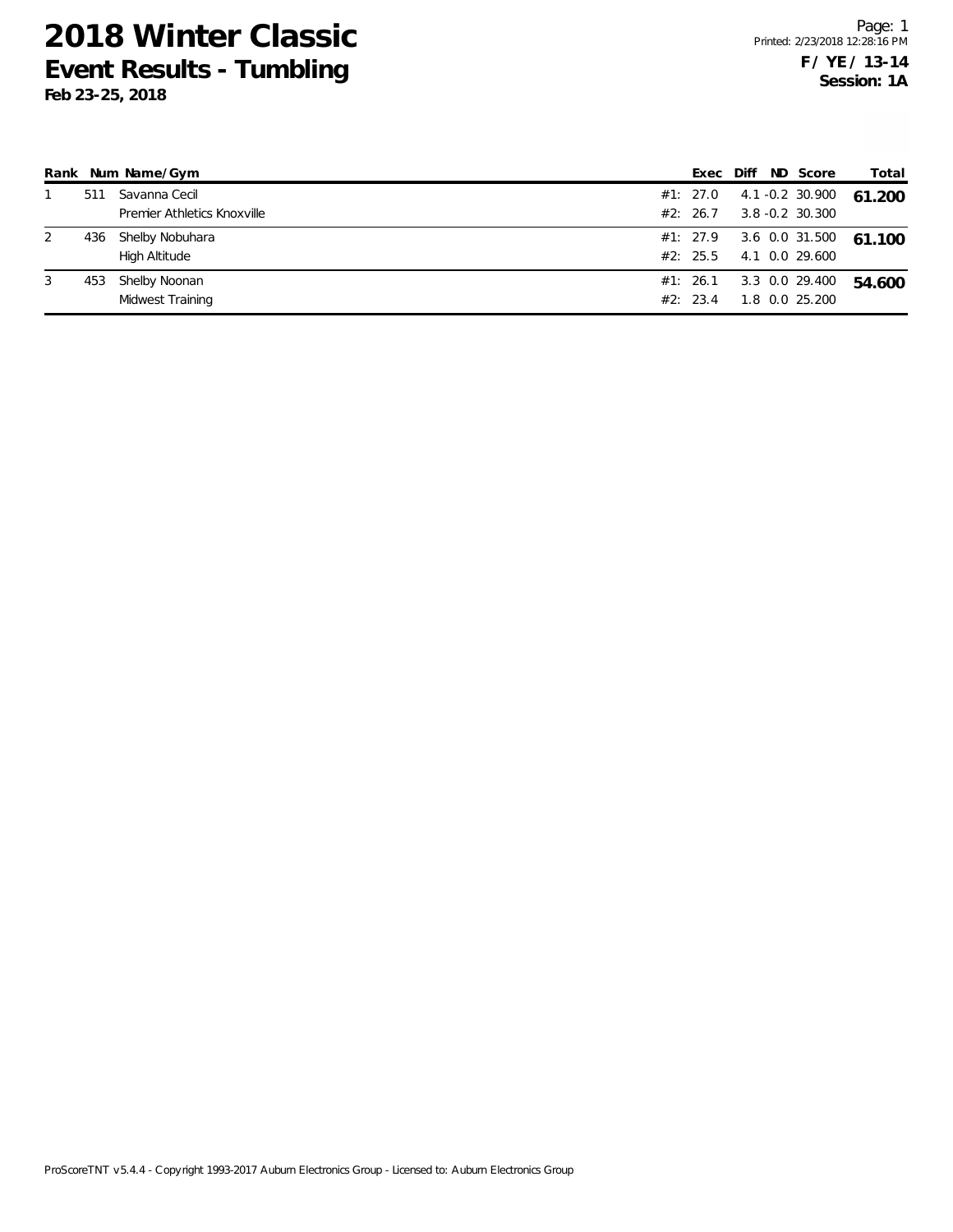|   |     | Rank Num Name/Gym          |          |  | Exec Diff ND Score           | Total  |
|---|-----|----------------------------|----------|--|------------------------------|--------|
|   | 734 | Jeremy Darr                | #1: 23.4 |  | 8.3 -0.6 31.100              | 62.100 |
|   |     | Eagle Gymnastics Academy   | #2: 27.0 |  | 4.0 0.0 31.000               |        |
| 2 | 757 | Tate Simmons               | #1: 26.4 |  | 3.6 0.0 30.000               | 60.000 |
|   |     | Amplify Gymnastics         | #2: 26.4 |  | 3.6 0.0 30.000               |        |
| 3 | 715 | Keith Eldridge             | #1: 24.9 |  | 3.9 0.0 28.800               | 53.700 |
|   |     | <b>Integrity Athletics</b> | #2: 23.7 |  | $1.2$ $_{\leftarrow}$ 24.900 |        |
| 4 | 671 | Max Lively                 | #1: 23.4 |  | $2.9$ $_{\leftarrow}$ 26.300 | 47.400 |
|   |     | Oklahoma Extreme Tumbling  | #2: 18.3 |  | $2.8$ $_{\leftarrow}$ 21.100 |        |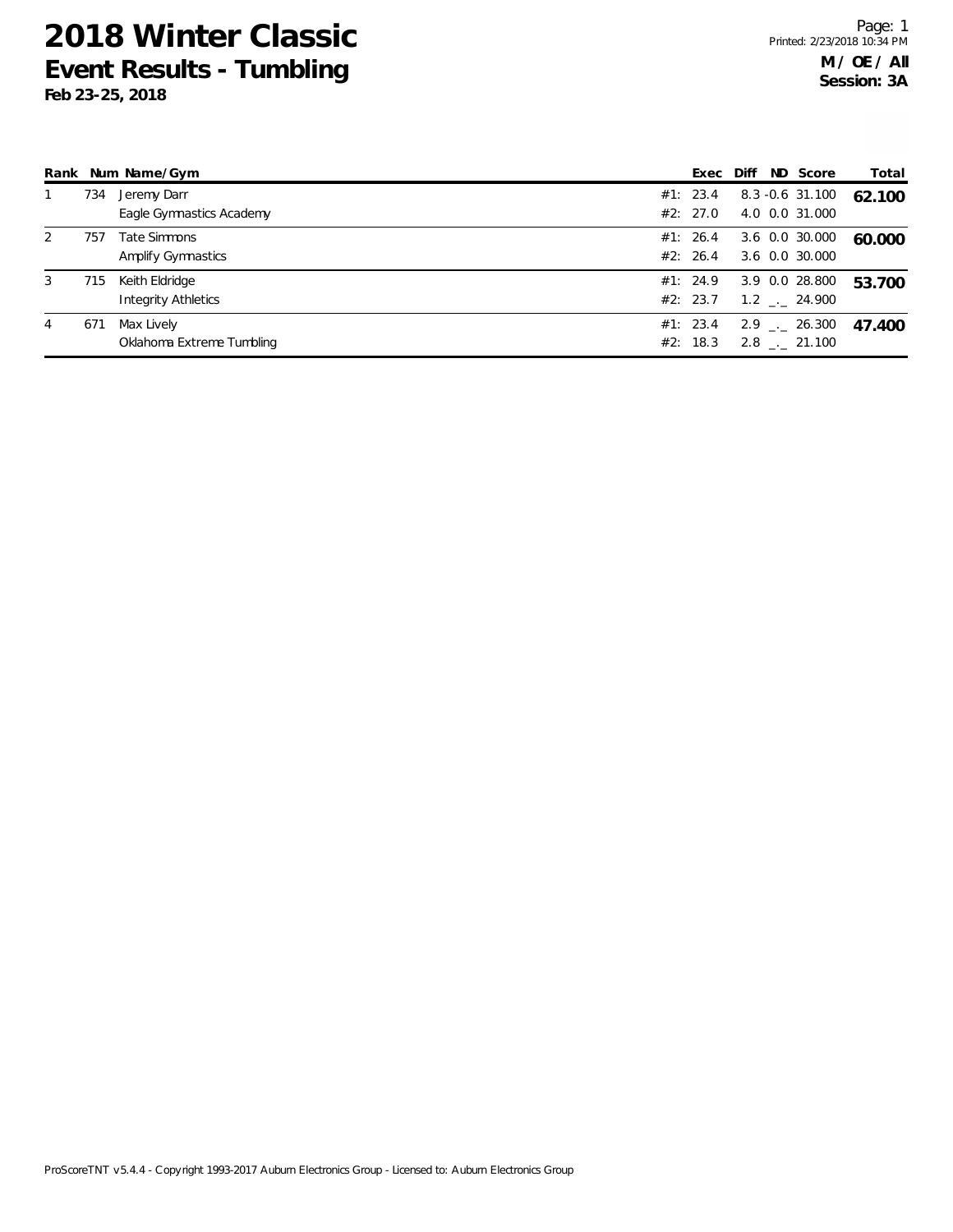|    |     | Rank Num Name/Gym                                    | Exec                 | Diff | ND Score                                 | Total  |
|----|-----|------------------------------------------------------|----------------------|------|------------------------------------------|--------|
|    | 695 | <b>Isabel Steinmetz</b><br><b>Gymnastics Central</b> | #1: 28.2<br>#2: 27.9 |      | 3.7 0.0 31.900<br>3.5 0.0 31.400         | 63.300 |
| 2  | 683 | Emma Mobley<br>Scottsdale Gymnastics                 | #1: 26.4<br>#2: 25.8 |      | 3.2 0.0 29.600<br>4.1 0.0 29.900         | 59.500 |
| 3  | 735 | Sarah Viola<br>Indigo Gymnastics Center              | #1: 26.4<br>#2: 25.5 |      | 3.3 0.0 29.700<br>$3.8 - 0.6$ 28.700     | 58.400 |
| 4T | 665 | Susan Gill<br>So Cal TTC                             | #1: 25.8<br>#2: 24.6 |      | $3.2 -0.3$ 28.700<br>$2.4 - 0.6$ 26.400  | 55.100 |
| 5T | 690 | Caroline Hudson<br>Scottsdale Gymnastics             | #1: 24.3<br>#2: 24.3 |      | $3.2 - 0.3$ 27.200<br>$3.9 - 0.3$ 27.900 | 55.100 |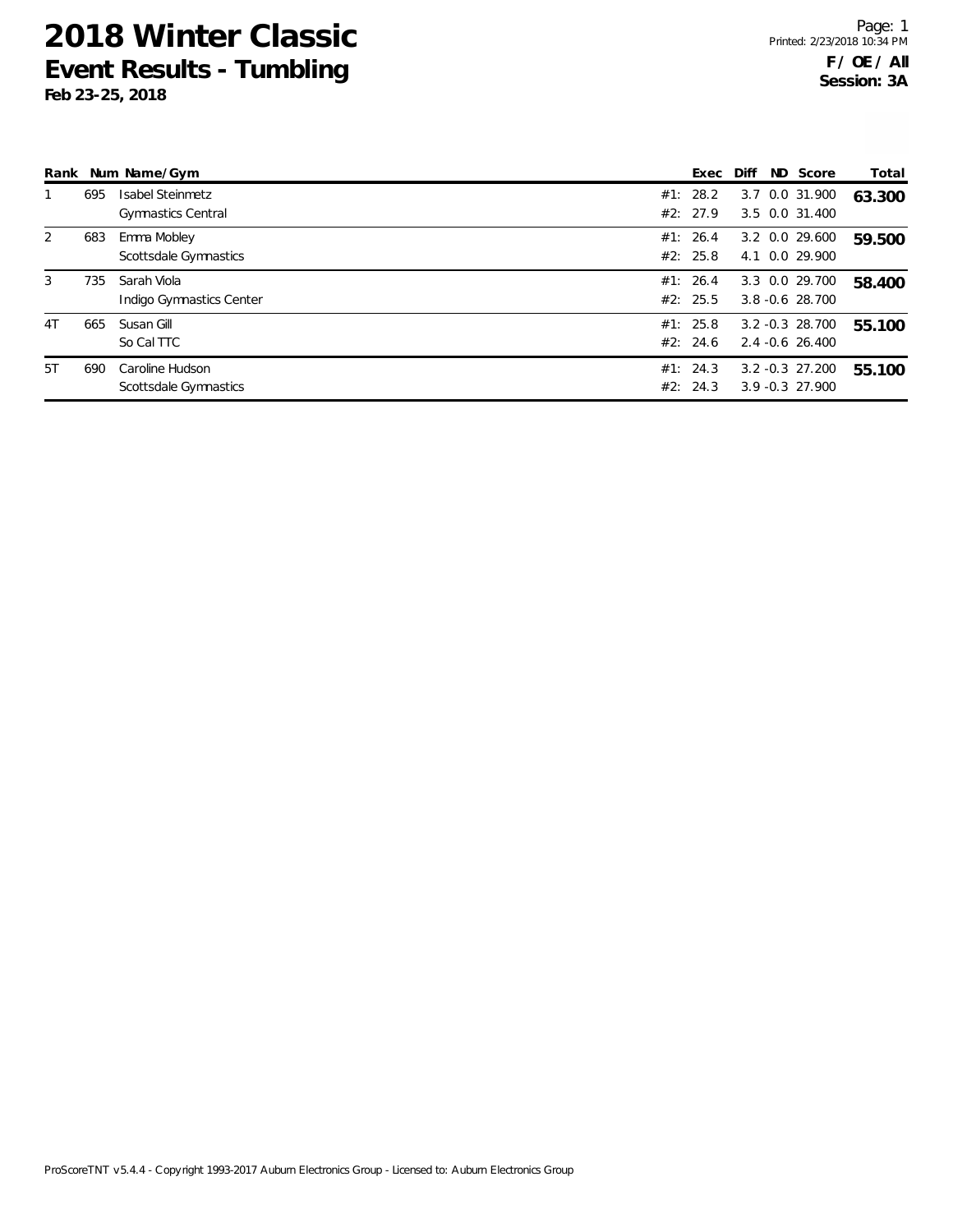|                |     | Rank Num Name/Gym                                     |            | Exec                 | Diff       | ND Score                          | Total  |
|----------------|-----|-------------------------------------------------------|------------|----------------------|------------|-----------------------------------|--------|
|                | 612 | Nicholas George<br>Gleasons Gymnastics Maple Grove    | #1:<br>#2: | 27.9<br>27.9         | 8.3<br>8.9 | $0.0$ 36.200<br>0.0 36.800        | 73.000 |
| 2T             | 640 | Haydn Fitzgerald<br>Seattle Gymnastics-Ballard        | #1:<br>#2: | 26.4<br>26.7         | 8.9        | 9.5 0.0 35.900<br>0.0 35.600      | 71.500 |
| 3T             | 653 | <b>Grant Forsee</b><br>Elite World Gymnastics         | #1:        | 26.1<br>#2: 27.0     | 8.9        | 9.5 0.0 35.600<br>0.0 35.900      | 71.500 |
| $\overline{4}$ | 531 | Dominic Dumas<br>The Flip Shop                        | #1:        | 26.1<br>#2: 25.5     | 8.1<br>8.5 | 0.0 34.200<br>0.0 34.000          | 68.200 |
| 5              | 549 | Zeke Dayton<br>Wasatch T&T                            | #1:        | 29.1<br>#2: 26.4     |            | 4.8 0.0 33.900<br>8.1 -0.6 33.900 | 67.800 |
| 6              | 558 | Aniket Rahane<br>Team Legacy (Coach Patty Gymnastics) | #1:        | 28.2<br>#2: 28.5     | 4.8        | 4.4 0.0 32.600<br>0.0 33.300      | 65.900 |
| 7              | 649 | <b>Dmitriy Rebkovets</b><br>Elite World Gymnastics    |            | #1: 25.5<br>#2: 23.7 | 8.5        | 8.0 0.0 33.500<br>$0.0$ 32.200    | 65.700 |
| 8              | 611 | Noah Riley<br><b>FlipCity South</b>                   |            | #1: 24.3<br>#2: 27.6 |            | 8.0 0.0 32.300<br>4.4 0.0 32.000  | 64.300 |
| 9              | 593 | Raf Bryant<br><b>Integrity Athletics</b>              | #1:<br>#2: | 25.5<br>25.8         | 4.8        | 8.0 0.0 33.500<br>0.0 30.600      | 64.100 |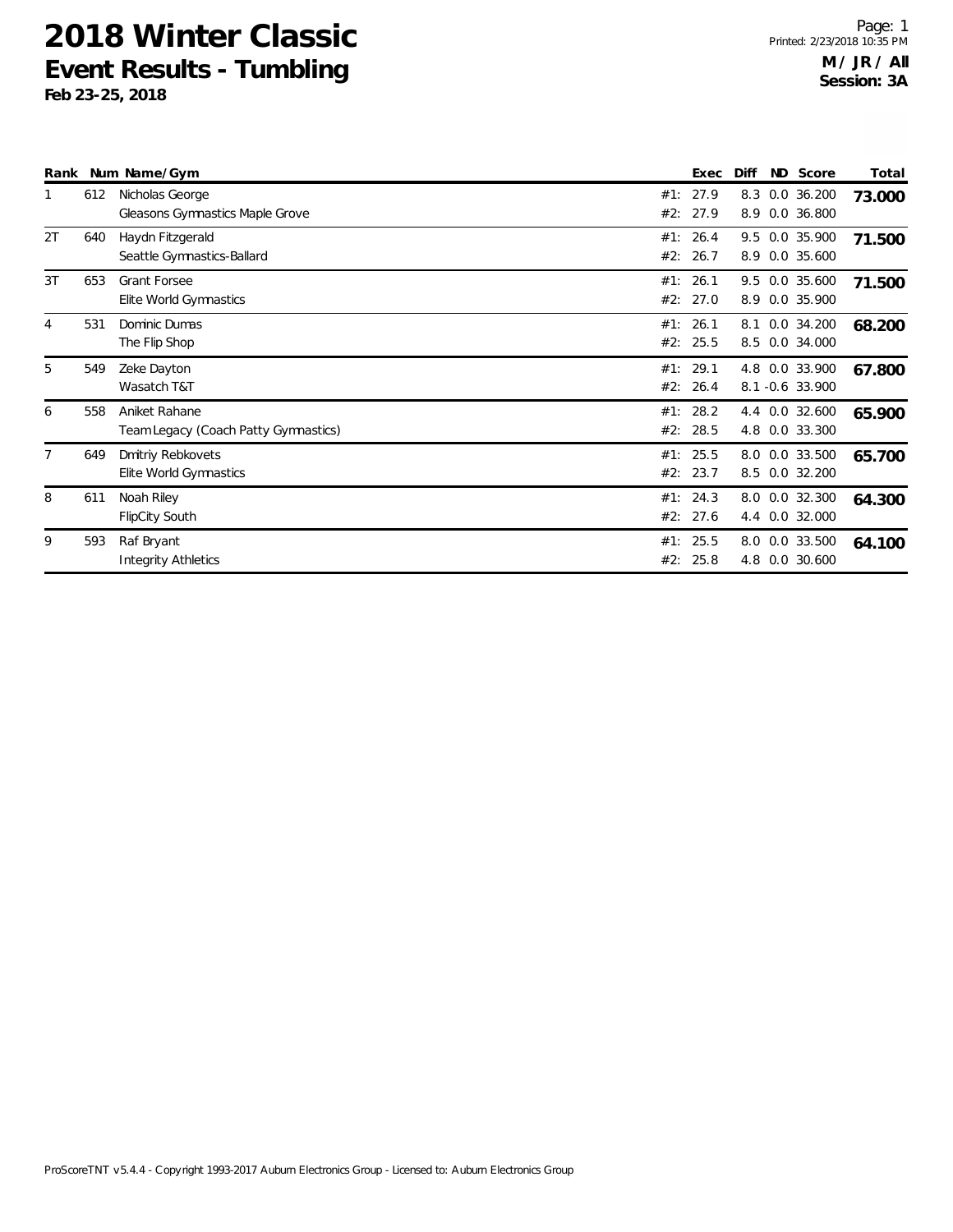| Rank |     | Num Name/Gym                                             |     | Exec                 | Diff                              | ND Score                         | Total  |
|------|-----|----------------------------------------------------------|-----|----------------------|-----------------------------------|----------------------------------|--------|
|      | 598 | Eve Doudican<br>Oklahoma Extreme Tumbling                | #1: | 26.1<br>#2: 24.6     | 8.5 0.0 34.600<br>8.5 -0.3 32.800 |                                  | 67.400 |
| 2    | 648 | Ashley McDonald<br>High Altitude                         |     | #1: 27.9<br>#2: 26.7 | 3.8                               | 3.6 0.0 31.500<br>0.0 30.500     | 62.000 |
| 3    | 572 | Morgan Vermillion<br>Central Illinois Gymnastics Academy |     | #1: 27.3<br>#2: 26.4 | 3.4 0.0 30.700<br>3.9 0.0 30.300  |                                  | 61.000 |
| 4    | 644 | Megan Moeller<br>Oklahoma Extreme Tumbling               | #1: | 26.7<br>#2: 26.1     |                                   | 3.4 0.0 30.100<br>3.8 0.0 29.900 | 60.000 |
| 5    | 525 | Tia Taylor<br>Premier Athletics Knoxville                |     | #1: 26.7<br>#2: 25.5 | 3.6 0.0 30.300<br>3.9 0.0 29.400  |                                  | 59.700 |
| 6    | 556 | Ayanna Albright<br>Premier Athletics Knoxville           |     | #1: 26.1<br>#2: 25.8 | 3.4 0.0 29.500<br>3.9 0.0 29.700  |                                  | 59.200 |
| 7    | 560 | Brittany Scianna<br>Fire House Gymnastics                |     | #1: 25.5<br>#2: 23.4 | 3.4 0.0 28.900<br>3.9 0.0 27.300  |                                  | 56.200 |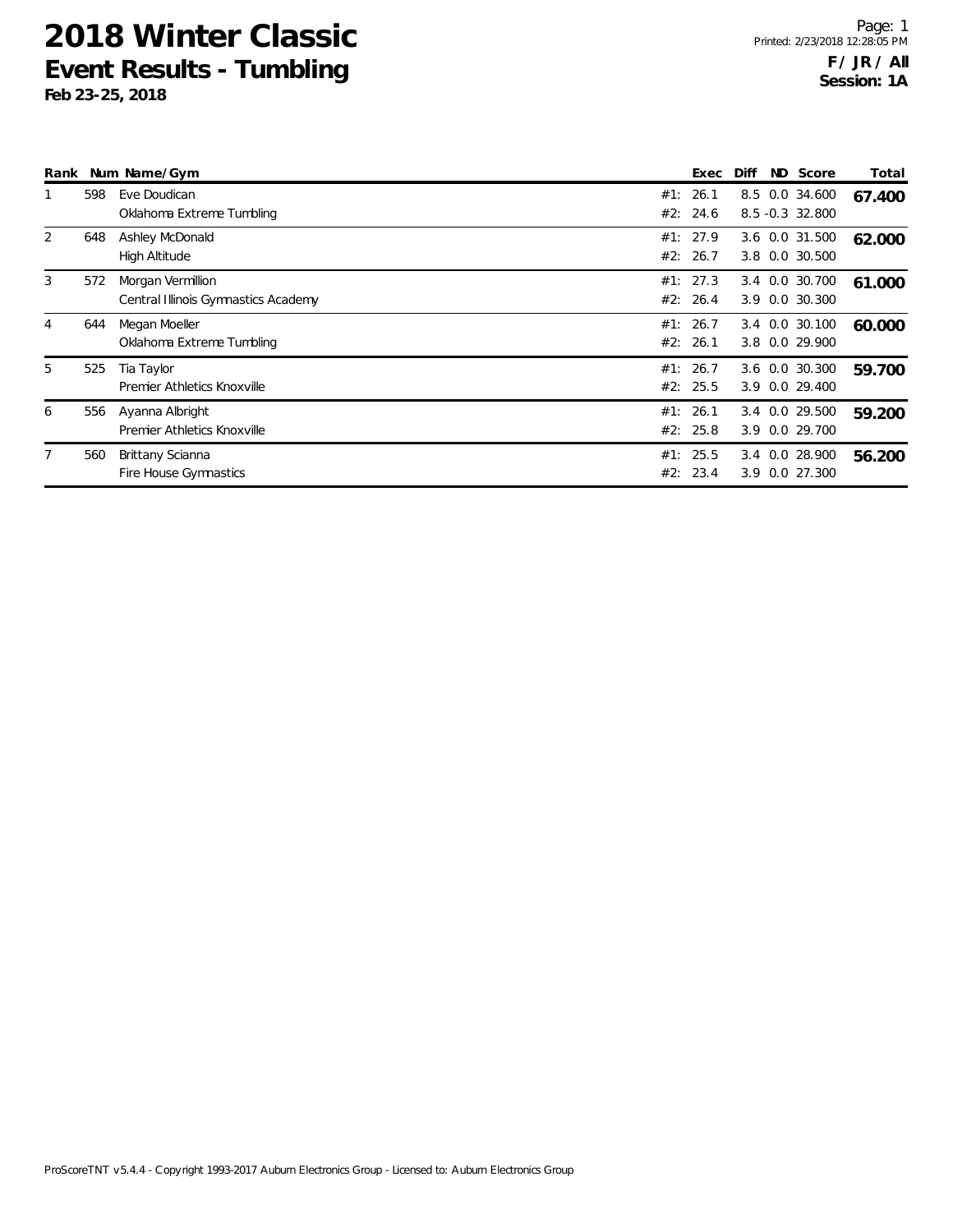|   |     | Rank Num Name/Gym                                 | Exec                 | Diff | ND Score                            | Total  |
|---|-----|---------------------------------------------------|----------------------|------|-------------------------------------|--------|
|   | 673 | Kaden Brown<br>Wasatch T&T                        | #1: 29.1<br>#2: 26.7 |      | 7.8 0.0 36.900<br>8.5 0.0 35.200    | 72.100 |
| 2 | 759 | Emilio Lehmer<br>North Valley Gymnastics          | #1: 26.4<br>#2: 27.3 |      | 5.9 0.0 32.300<br>$6.9$ 0.0 34.200  | 66.500 |
| 3 | 731 | <b>Matthew Hawkins</b><br>North Valley Gymnastics | #1: 27.3<br>#2: 26.7 |      | 5.8 0.0 33.100<br>6.1 0.0 32.800    | 65.900 |
| 4 | 687 | Patrick Lyell<br>Elmwood Gymnastics               | #1: 26.4<br>#2: 25.2 |      | 5.5 0.0 31.900<br>6.3 0.0 31.500    | 63.400 |
| 5 | 703 | <b>Andrew Davis</b><br>Scottsdale Gymnastics      | #1: 15.3<br>#2: 24.0 |      | $2.8$ $_{-}$ 18.100<br>3.7 . 27.700 | 45.800 |